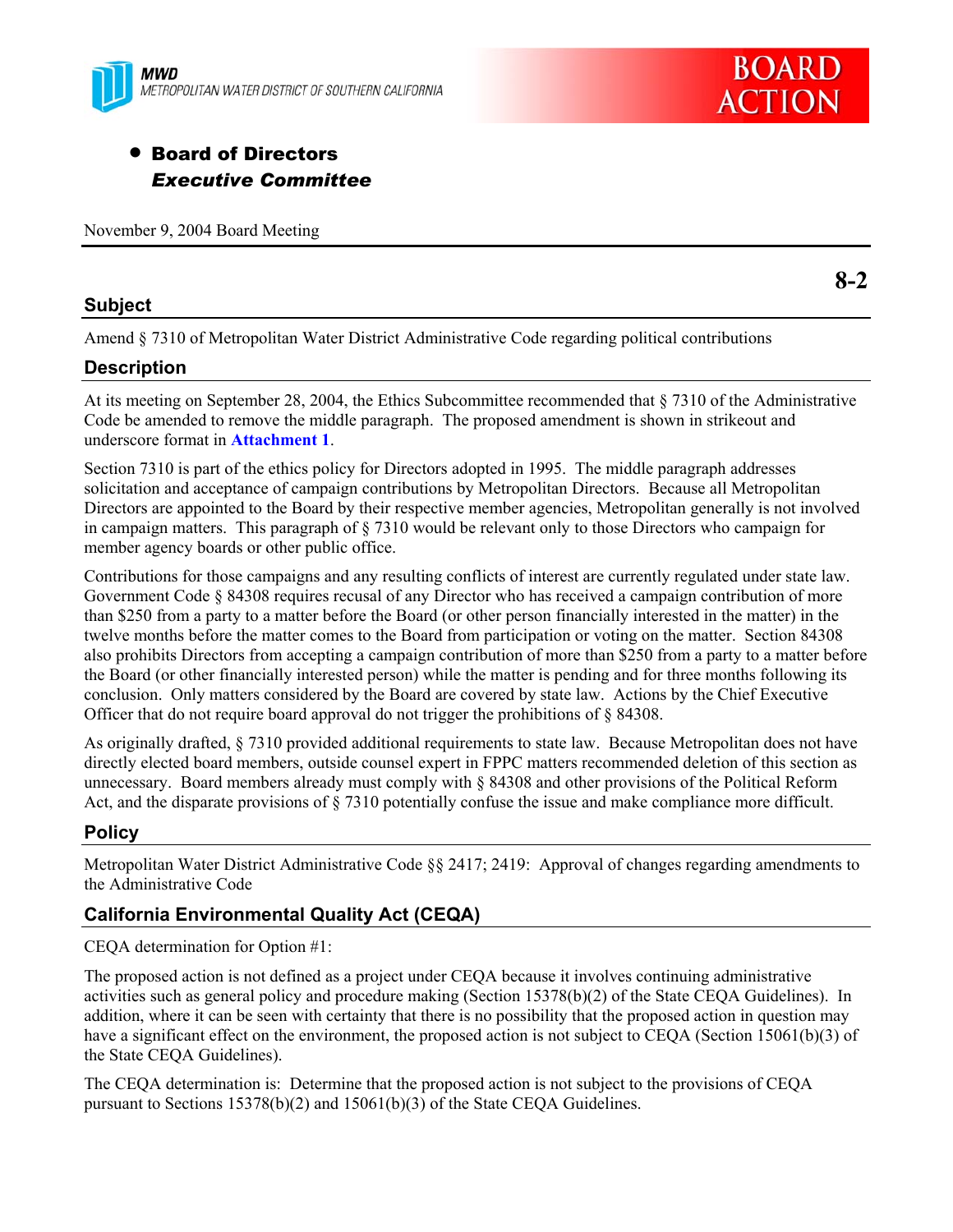CEQA determination for Option #2:

None required

# **Board Options/Fiscal Impacts**

#### **Option #1**

Adopt the CEQA determination and approve the change to the Administrative Code set forth in **Attachment 1** to reflect the change recommended in this letter. **Fiscal Impact:** None

#### **Option #2**

Do not amend the Administrative Code. **Fiscal Impact:** None

### **Staff Recommendation**

Option #1

10/18/2004 *Deni Elliott Ethics Officer Date* 

*Jeffrey Kightlinger General Counsel* 

10/18/2004 *Date* 

**Attachment 1 – The Administrative Code of The Metropolitan Water District of Southern California (showing additions and deletions)** 

BLA #3210